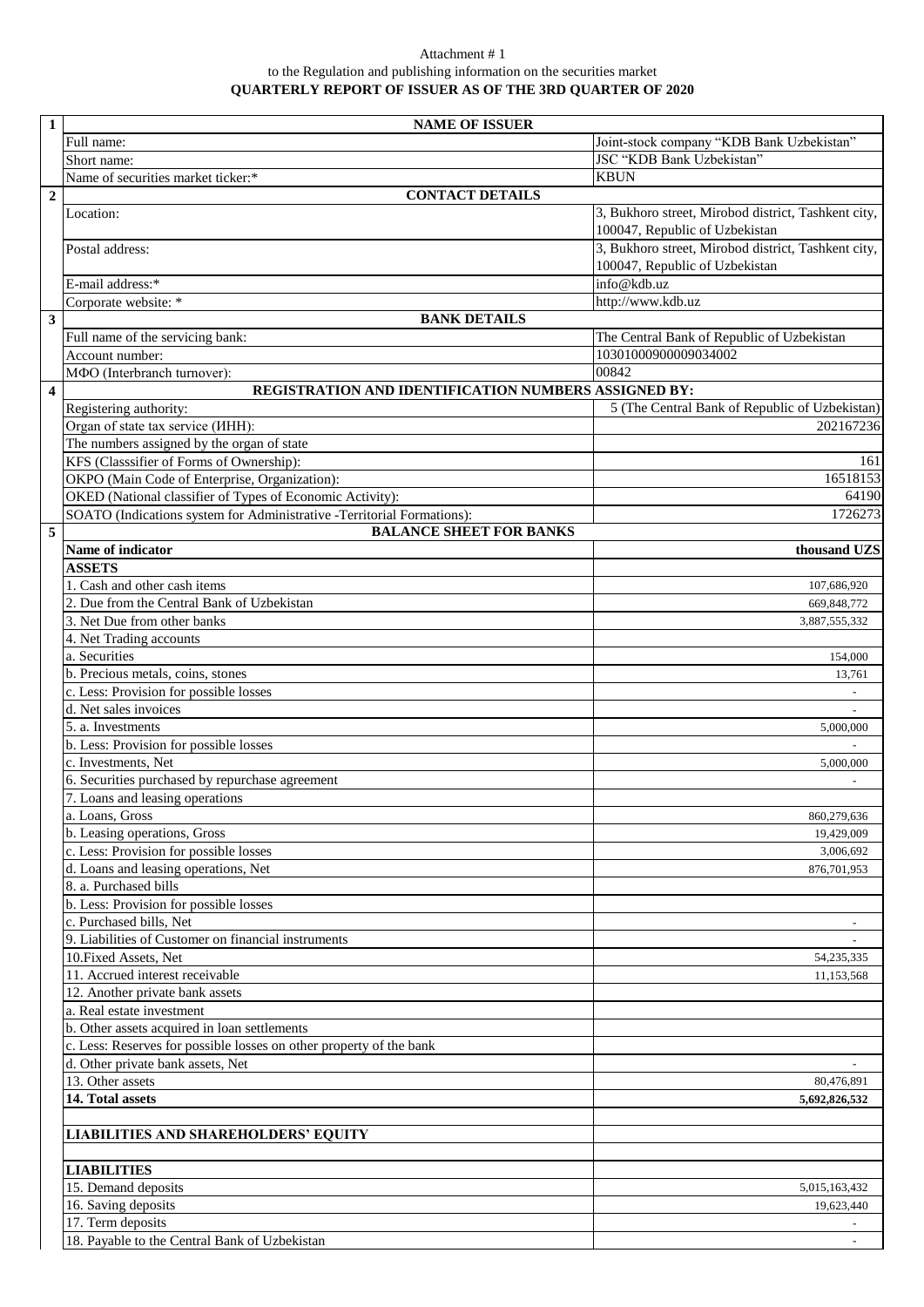| 19. Payable to other banks                                                              | 6,348,809      |
|-----------------------------------------------------------------------------------------|----------------|
| 20. Securities sold under agreement with a subsequent purchase                          |                |
| 21. Loans and leasing operations for payment                                            |                |
| 22. Subordinated debt                                                                   |                |
| 23. Accrued interest payable                                                            |                |
| 24. Other liabilities                                                                   | 6,076,550      |
| 25. Total liabilities                                                                   |                |
|                                                                                         | 5,047,212,231  |
|                                                                                         |                |
| <b>EQUITY</b>                                                                           |                |
| 26. Charter Capital                                                                     |                |
| a. Shares - Ordinary                                                                    | 101,272,261    |
| b. Shares - Priveleged                                                                  |                |
| 27. Additional paid-in capital                                                          |                |
| 28. Reserve capital                                                                     |                |
| a. Reserve fund for general purpose                                                     | 44,942,176     |
| a.1. Including Provision for probable losses on standard assets                         | 29,751,337     |
|                                                                                         |                |
| b. Devaluation Reserve                                                                  | 216,441,789    |
| c. Other reserves and funds                                                             | 3,187,391      |
| 29. Retained earnings                                                                   | 279,770.684    |
| 30. Total equity                                                                        | 645,614,301    |
| 31. Total liabilities and equity                                                        | 5,692,826,532  |
| STATEMENT OF FINANCIAL PERFORMANCE FOR BANKS                                            |                |
|                                                                                         | thousand UZS   |
| <b>Categories</b>                                                                       |                |
| <b>INTEREST INCOME</b>                                                                  |                |
| 1. Interest income                                                                      |                |
| a. Interest income on the accounts with Central Bank of Uzbekistan                      | 2,388,424      |
| b. Interest income on accounts in other banks                                           | 40,572,169     |
| c. Interest income on bills bought                                                      |                |
| d. Interest income on investments                                                       | 272,068        |
| e. Interest income on trade account securities                                          |                |
| f. Interest income on customer commitments                                              |                |
|                                                                                         |                |
| g. Interest income on customer acceptances outstanding obligations of the bank          |                |
| h. Percentage, Discount (Specials) and fees on credit and leasing operations            | 57,294,872     |
| i. Interest income under agreements to purchase securities with a repurchase            |                |
| <i>i</i> . Other interest income                                                        |                |
| k. Total interest income                                                                | 100,527,533    |
|                                                                                         |                |
| <b>2. INTEREST EXPENSES</b>                                                             |                |
| a. Interest expense on demand deposits                                                  |                |
|                                                                                         |                |
| b. Interest expense on saving deposits                                                  |                |
| c. Interest expense on term deposits                                                    |                |
| d. Interest on accounts payable with the Central Bank of Uzbekistan                     |                |
| e. Interest on accounts payable to other banks                                          |                |
| f. Total interest expense on deposits                                                   |                |
| g. Interest expense on loans payable                                                    |                |
| h. Interest expenses on agreements on the sale of securities with subsequent repurchase |                |
|                                                                                         |                |
| i. Other interest expense                                                               |                |
| j. Total interest expense on loans                                                      | $\blacksquare$ |
| k. Total interest expense                                                               |                |
|                                                                                         |                |
| 3. NET INTEREST INCOME BEFORE ASSESSMENT POSSIBLE LOSSES ON                             |                |
| <b>ASSETS</b>                                                                           |                |
|                                                                                         | 100,527,533    |
| a. Less: Provision for possible losses on other assets                                  | 2,973,622      |
| b. Net interest income after an assessment of possible losses on loans and leasing      |                |
|                                                                                         | 97,553,911     |
|                                                                                         |                |
|                                                                                         |                |
| <b>4. NON-INTEREST INCOME</b>                                                           |                |
| a. Income from commissions and fees                                                     |                |
|                                                                                         | 32,042,467     |
| b. Gain on foreign exchange                                                             | 13,588,936     |
| c. Profit from commercial operations                                                    |                |
| d. Profits and dividends from investments                                               |                |
|                                                                                         | 1,544,422      |
| e. Other non-interest income                                                            |                |
| f. Total non-interest income                                                            | 47,175,825     |
|                                                                                         |                |
| 5. NON-INTEREST OPERATING EXPENSES                                                      |                |
|                                                                                         |                |
| a. Fee and commission expenses and expenses for services                                | 7,182,915      |
| b. Losses on foreign exchange<br>c. Losses on trading accounts                          | 6,775,140      |